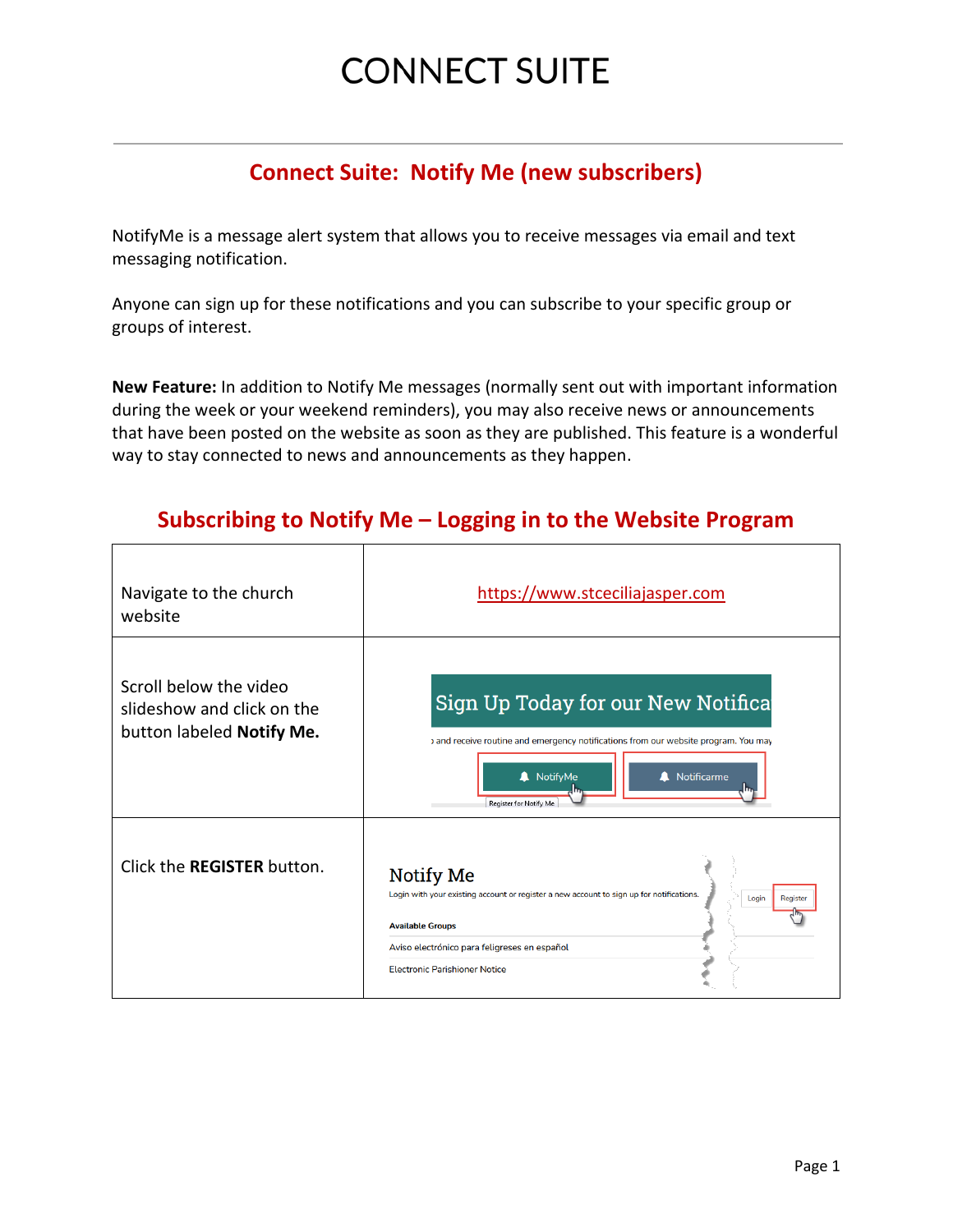# **CONNECT SUITE**

| Complete the form as<br>indicated.<br>Note the format for                                                                                                                                                                                                                     | Register<br><b>Username</b>                                                                           |                         | Create a unique username                                                                                                                                                              |
|-------------------------------------------------------------------------------------------------------------------------------------------------------------------------------------------------------------------------------------------------------------------------------|-------------------------------------------------------------------------------------------------------|-------------------------|---------------------------------------------------------------------------------------------------------------------------------------------------------------------------------------|
|                                                                                                                                                                                                                                                                               | Email                                                                                                 |                         | <b>Enter your full email address</b>                                                                                                                                                  |
| your cell number and<br>select your provider                                                                                                                                                                                                                                  | <b>First Name</b>                                                                                     |                         | <b>Enter your first name</b>                                                                                                                                                          |
| from the drop-down                                                                                                                                                                                                                                                            | <b>Last Name</b>                                                                                      |                         | <b>Enter your last name</b>                                                                                                                                                           |
| list.                                                                                                                                                                                                                                                                         | <b>Phone Number</b>                                                                                   | 000-000-0000            | Enter cell number including area code                                                                                                                                                 |
| Passwords MUST be                                                                                                                                                                                                                                                             | <b>Wireless Provider</b>                                                                              | ---- Select -----       | <b>River Wireless</b><br>ACS Wireless                                                                                                                                                 |
| alphanumeric.                                                                                                                                                                                                                                                                 | Password                                                                                              | <b>Create password</b>  | Advantage Comm<br>Alltel<br>Alltel PCS<br>Annalachian V                                                                                                                               |
| Click the Register                                                                                                                                                                                                                                                            | Confirm password                                                                                      | <b>Confirm password</b> | AT&<br><b>AT&amp;T</b> (form<br><b>AT&amp;T PCS</b><br><b>Bell South</b>                                                                                                              |
| button.                                                                                                                                                                                                                                                                       |                                                                                                       | 'm not a robot          | Bluegrass Cellular<br>Scroll down<br>for more<br>C Spire<br>Cellcom<br>providers and<br>Cellular One<br>choose yours<br>Centennial Wireless<br>reCAPTCHA<br>Chat Mobility<br>Clearnet |
| Alphanumeric refers to the type of<br>Latin and Arabic characters<br>representing the numbers 0 - 9, the<br>letters A - Z (both uppercase and<br>lowercase), and some common<br>symbols such as $@# *$ and &.                                                                 |                                                                                                       | Register                | Comcast                                                                                                                                                                               |
| A screen will display to<br>confirm your<br>registration.                                                                                                                                                                                                                     |                                                                                                       |                         | <b>Registration Confirmation</b><br>Please check your email for a link to verify your account.                                                                                        |
| Navigate to your email<br>inbox. You should<br>receive an email with a<br>link to facilitate<br>confirming your email<br>address.<br>Take note of the<br>username in this field<br>(should reflect what<br>you entered when<br>completing your<br>registration form<br>above. | <b>User Account Created</b><br>Your username: Webmaster<br>Notice:<br><b>Confirm My Email Address</b> |                         | In order to protect your account from unauthorized access and to use automated pas                                                                                                    |